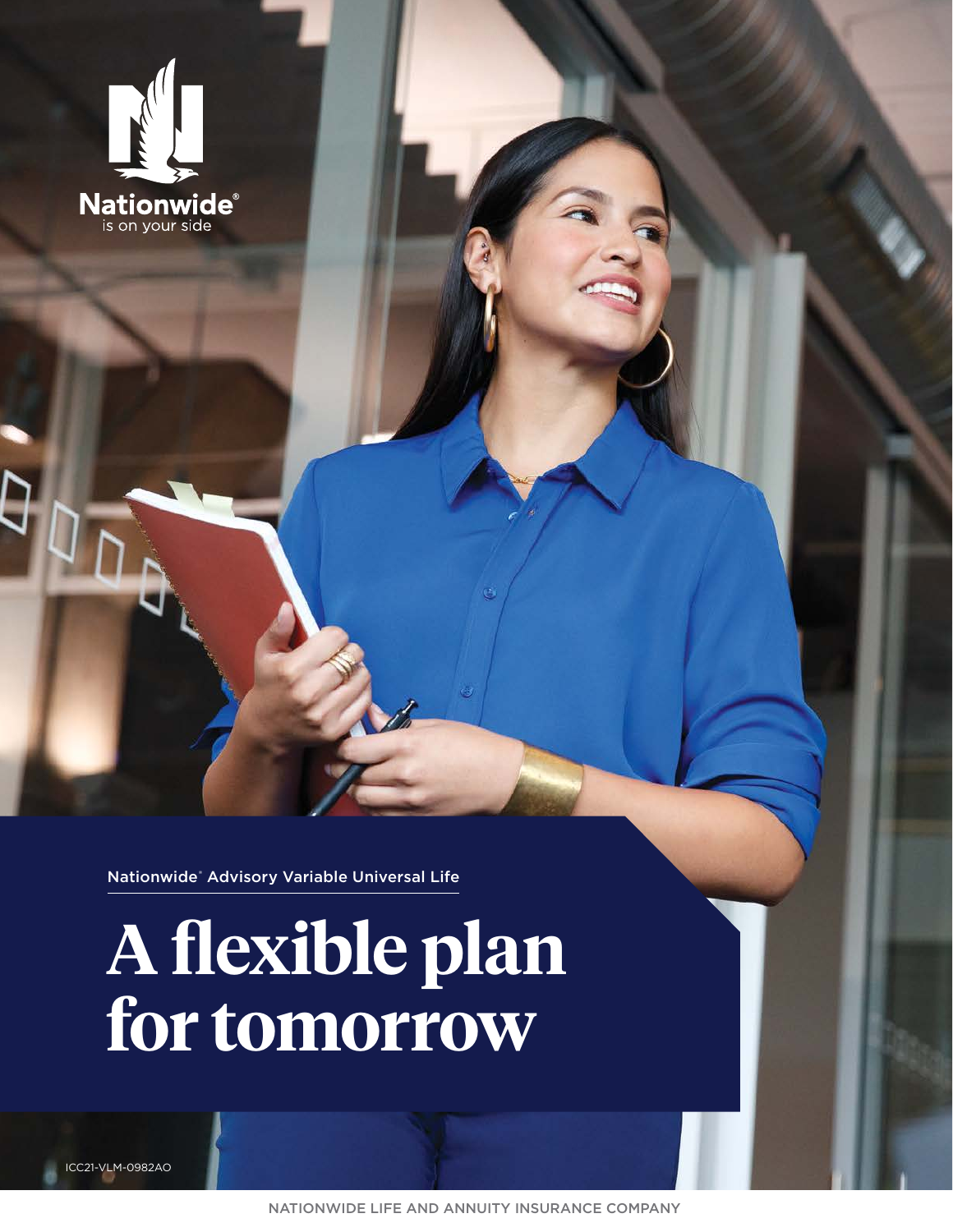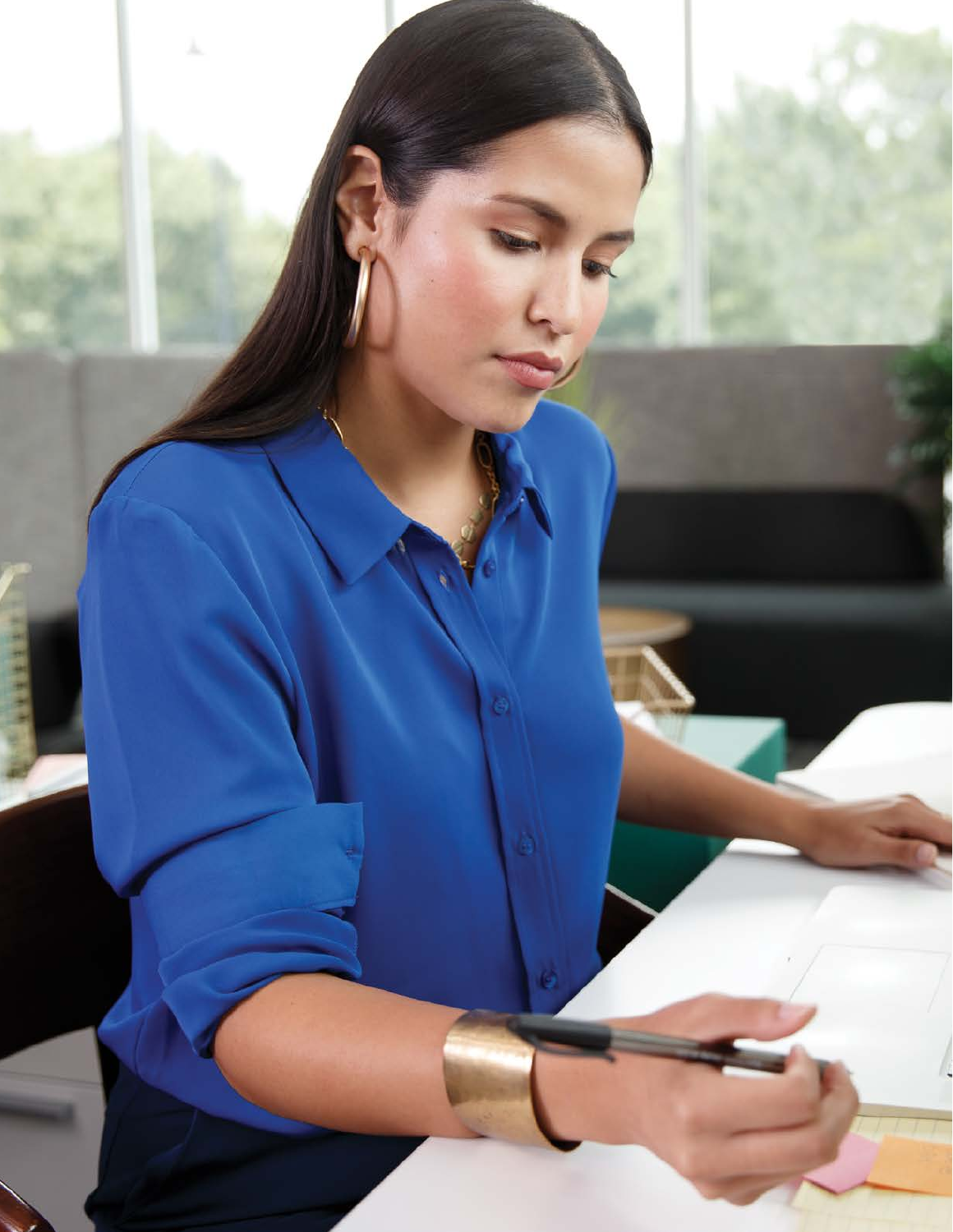## **Tomorrow starts today**

As the world continues to change, you are increasingly responsible for your own financial future. Now more than ever, you may want to take steps to protect it and plan for future income needs.

That's why we created Nationwide® Advisory Variable Universal Life (VUL). It offers **flexible premiums**, death benefit protection, no surrender charge and investment opportunities for the potential to grow cash value that can be easily managed by your investment advisor.

The product has a guaranteed level premium to keep the protection in force for the guaranteed duration of your choosing. This is known as the Protection Premium. Money can be contributed above the protection premium and be invested in a wide array of subaccounts and indexed interest strategies, and it is completely liquid.<sup>1</sup>

#### **Flexible premiums**

The ability to change the timing, amount and frequency of contributions to your life insurance policy in order to best align with your changing financial needs and circumstances.

### Life insurance considerations

Be sure to choose a product that keeps up with your long-term life insurance needs, as well as changes in your personal situation for example, marriage, birth of a child or retirement. Consider your objectives, time horizon and risk tolerance, as well as any associated costs, before investing.

Investing involves market risk, including the possible loss of the money you've invested. Variable products allow you to choose the amount of life insurance protection that's right for you that has an additional cost associated with it. If you don't pay enough premium into the policy, there is the possibility it may lapse. Variable life insurance has fees and charges that include underlying investment option expenses and costs that vary based on sex, health, age and tobacco use.

<span id="page-2-0"></span>1 The dollars invested above the protection premium are subject to market volatility.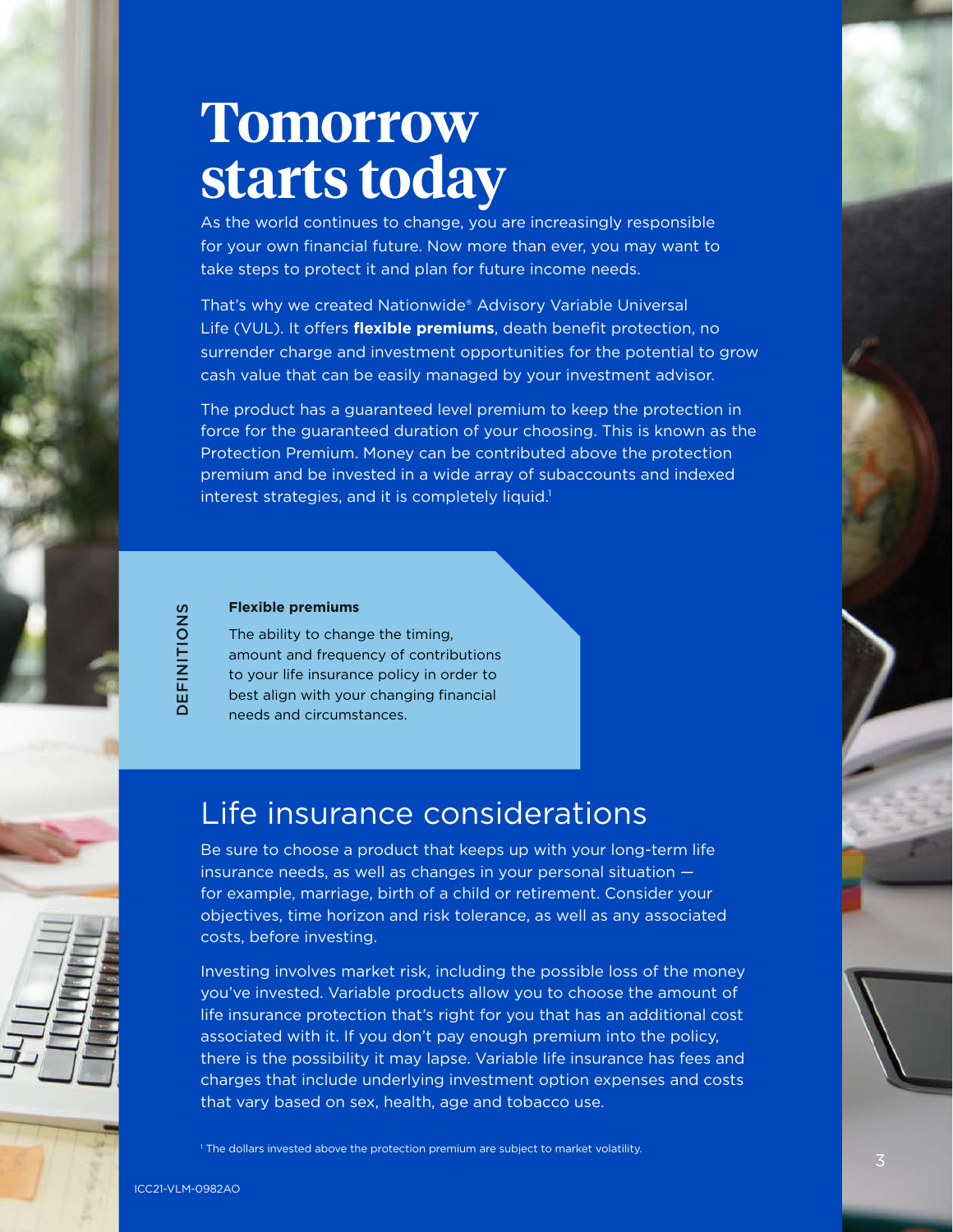# **Contents**

#### **Important details to keep in mind**

The information regarding access to cash value assumes the contract qualifies as life insurance under Internal Revenue Code (IRC) Section 7702. Most distributions are taxed on a first-in/first-out basis as long as the contract remains in force and meets the non-MEC (modified endowment contract) definitions of IRC Section 7702A. But if it is a MEC, then any distributions you take from your policy will generally be taxable and subject to a 10% tax penalty if you're age 59½ or younger. If you choose to take loans or partial surrenders, the cash value and the death benefit payable to your beneficiaries may be reduced.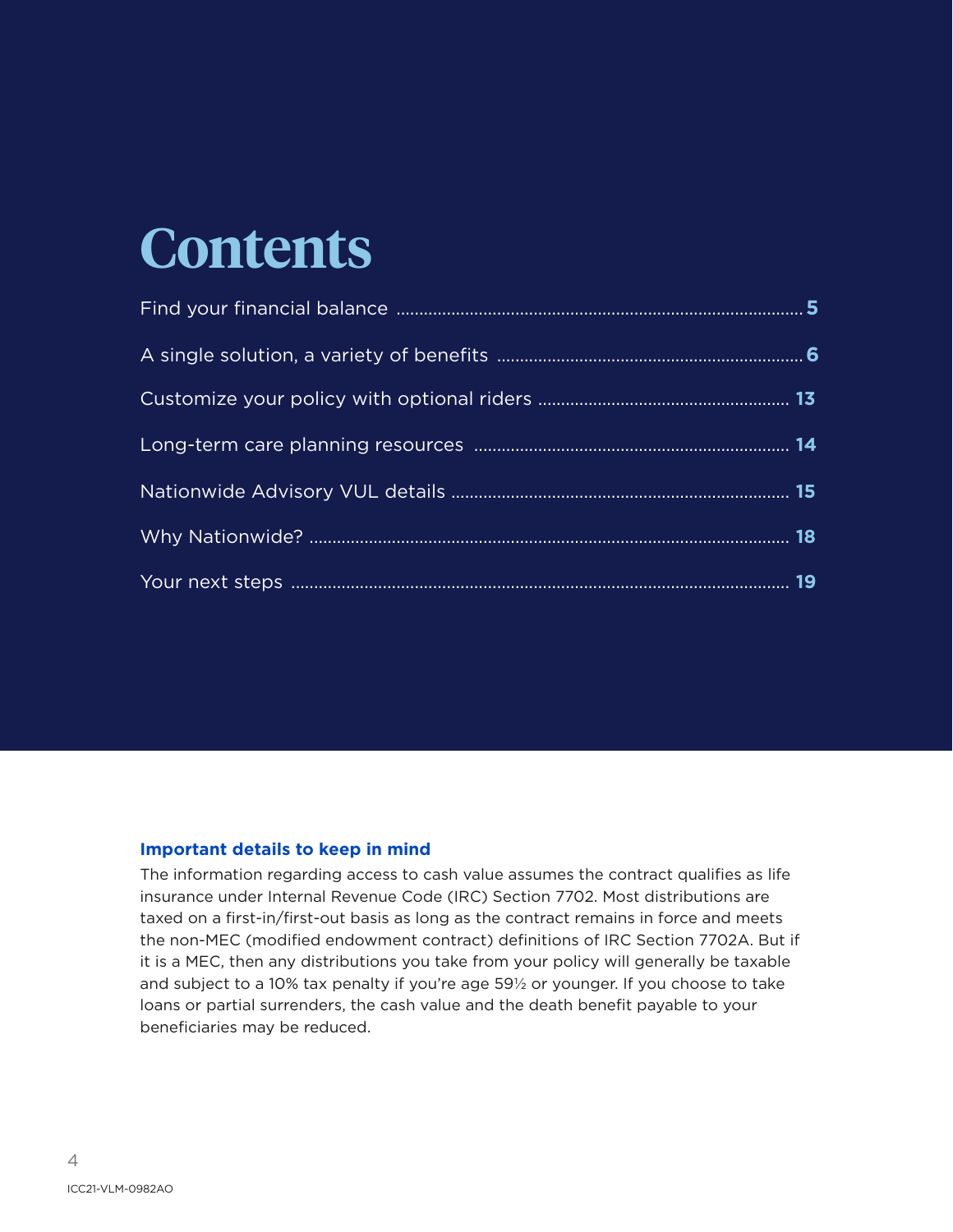## <span id="page-4-0"></span>Find your financial balance

You've taken steps to plan for your financial future, yet you may still be looking to grow your investments and prepare for the unexpected in a tax-efficient way.

Nationwide Advisory VUL is specifically designed to offer the protection of life insurance with cash value growth potential for future income needs that can be managed easily through your investment advisor.

Nationwide Advisory VUL is a life insurance product with an option to allocate additional contributions into variable investment options tied to the stock market, as well as indexed interest options. It offers death benefit protection, plus cash value growth potential to supplement your income in the future — for retirement or any other need you may have.

**Variable** universal life insurance can offer your family members income tax-free **death benefit** proceeds if something were to happen to you — and in some cases, estate tax-free proceeds, if properly structured.<sup>[2](#page-4-1)</sup> It also offers benefits you can access during your lifetime. If you're comfortable with market fluctuations, this type of policy may be for you.

#### **Variable**

A rate of return that fluctuates with the variable investment options you choose, rather than remaining a fixed rate like some other types of life insurance.

#### **Death benefit**

The money, typically income tax-free, that your family or other beneficiaries receive from your life insurance policy upon your death.

<span id="page-4-1"></span><sup>2</sup> Check with your legal or tax advisor about specific tax questions. Nationwide and its representatives do not give legal or tax advice.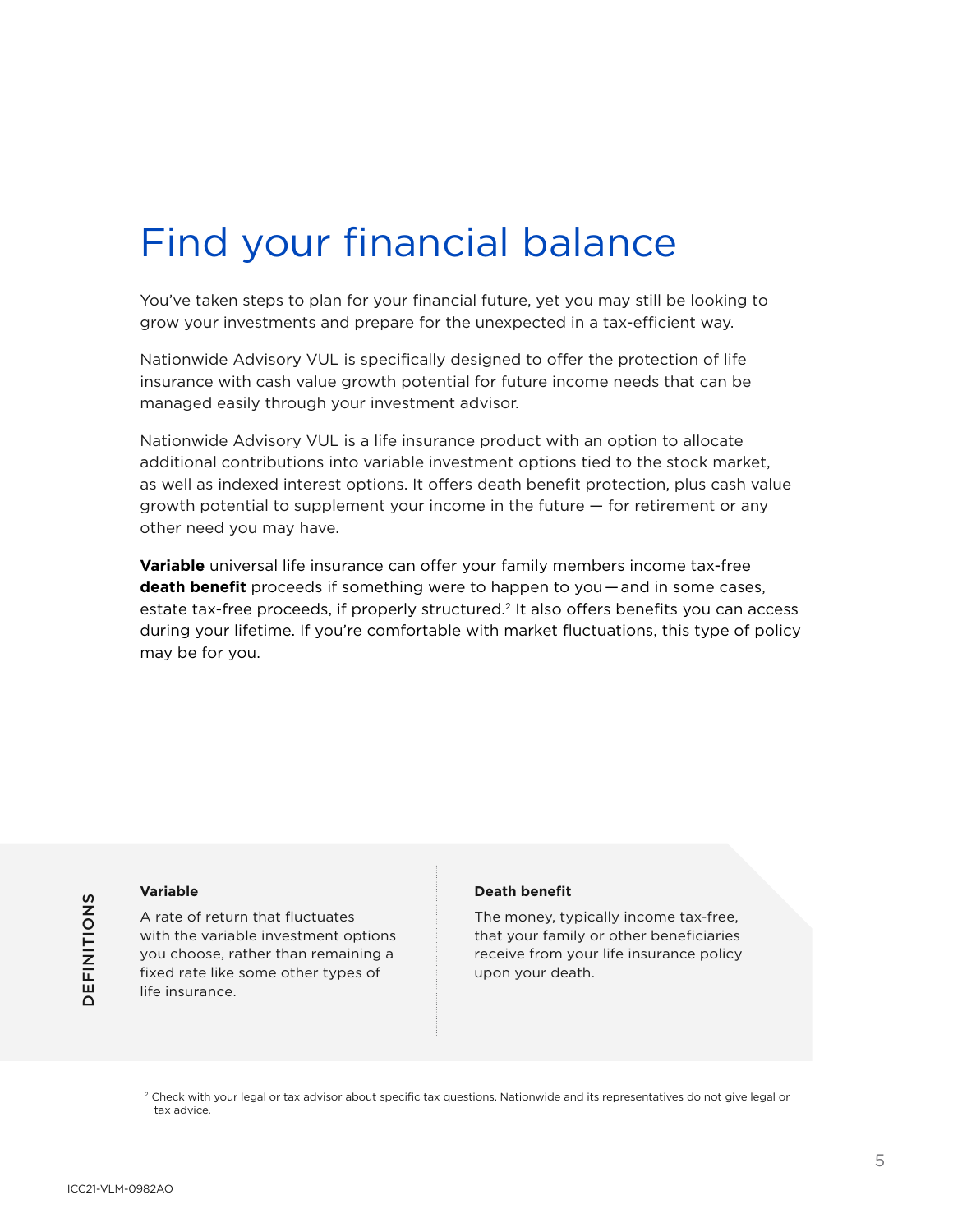## <span id="page-5-0"></span>A single solution, a variety of benefits

Nationwide Advisory VUL offers tax advantages that can lower the income taxes you pay in retirement and allows your investment advisor to manage your subaccounts without any income tax consequences. Other benefits of the Nationwide Advisory VUL include:

#### **Affordable guaranteed protection period**

You can choose the amount of time you would like the death benefit to be guaranteed (known as the protection period). The protection premium is level and guaranteed not to change. It is also separate from the rest of the investment.

#### **The ability to invest more money**

Because the protection premium is separate from the investment and there are fewer charges than a typical life insurance policy, $3$ more money is able to go directly into the subaccounts and indexed interest strategies. This helps provide you with more potential for cash value growth.

#### **May help with future income needs**

You have the opportunity to build cash value that you can access for income via policy loans and withdrawals, with no penalties or restrictions on access based on age[.4](#page-5-2) This can help build tax-free retirement income with no age requirements.

#### **No penalty for canceling**

If you ever decide to cancel your life insurance policy, your cash value is 100% liquid. No surrender charges are passed on to you.

#### **Investment options that meet your risk tolerance**

We can match your investing style, regardless of what it may be, including both variable and indexed interest strategies.

#### **Aids in legacy and estate planning**

Quickly and easily transfer wealth to loved ones or to charitable organizations without going through a probate (i.e., court) process. Please consult a legal professional to help structure a policy for charity.

#### **Help with long-term care planning**

Prepare for potential long-term care expenses in your later years with the Long-Term Care Rider II.[5](#page-5-3)

#### **Help with unexpected expenses**

Living Access Benefit features provide a way for you to request a portion of your death benefit when you have a qualified chronic, critical or terminal illness.

#### **Legacy or estate**

The assets left by a person after death.

#### **Indexed interest strategies**

Indexed interest options that use the performance of one or more underlying stock indexes such as the S&P 500® to determine the interest rate for the strategy.

- <span id="page-5-1"></span><sup>3</sup> There is no sales charge, commission charge or administrative fee charged to the client when making contributions to the product. There is a pass-through of state premium tax for funds contributed above the Protection Premium.
- <span id="page-5-2"></span><sup>4</sup> Loans and withdrawals may affect the death benefit, and additional premiums may be required to keep the policy in force.
- <span id="page-5-3"></span><sup>5</sup> Riders usually have additional charges, may be known by different names in different states and may not be available in all states.

DEFINITIONS

DEFINITIONS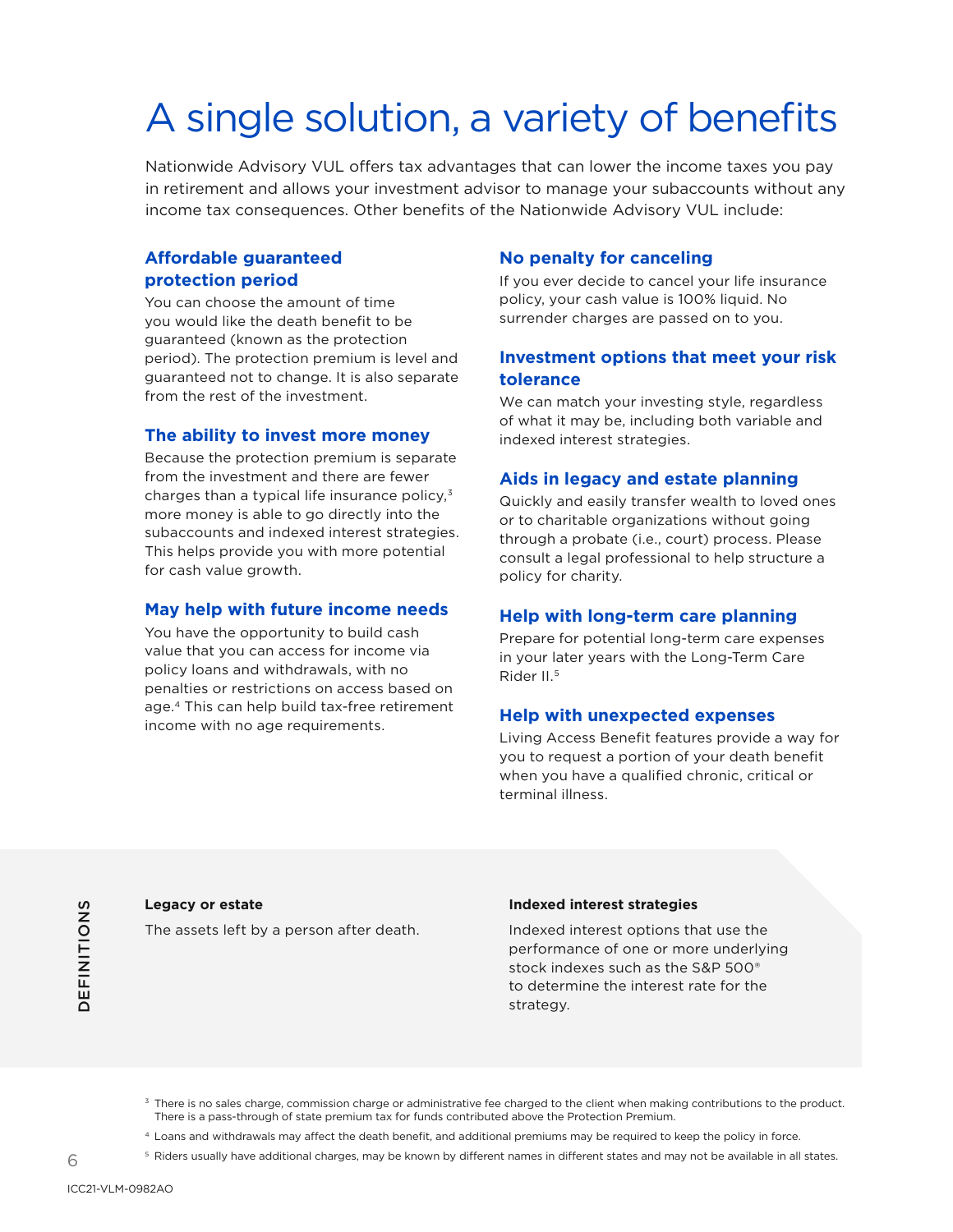#### The many other advantages of Nationwide Advisory VUL

Because it is life insurance, Nationwide Advisory VUL offers many benefits to help meet your needs for potential tax-advantaged cash value growth:

#### **Tax advantages**

- Income tax-free death benefits for your beneficiaries
- Tax-deferred cash value accumulation
- $\cdot$  Income tax-free loans and withdrawals<sup>6</sup>
- Tax-free exchanges between investment options
- No federal tax penalty for early withdrawal before age  $59\frac{1}{2}$

#### **Other advantages**

- No contribution limits such as 401(k)s or IRAs if the policy qualifies as life insurance (subject to underwriting limits)
- No required minimum distributions

#### **Options to customize and manage your policy**

- Riders to customize your policy to fit your needs<sup>8</sup>
- Convenient services, such as policy information available online to help you manage your policy

#### **Riders**

Additional benefits that can be added for an additional cost to help customize the policy to meet your specific needs.

<span id="page-6-2"></span><span id="page-6-1"></span> $^7$  This assumes the policy is not a modified endowment contract (MEC). Check with your legal or tax advisor about specific questions; Nationwide and its representatives do not give legal or tax advice.

<span id="page-6-0"></span><sup>6</sup> Loans may be tax free if Internal Revenue Code 7702 requirements are met. Loans and withdrawals may affect the death benefit, and additional premiums may be required to keep the policy in force.

 $^{\circ}$  The availability of riders varies by state, and they may be known by other names and may include additional charges.  $7$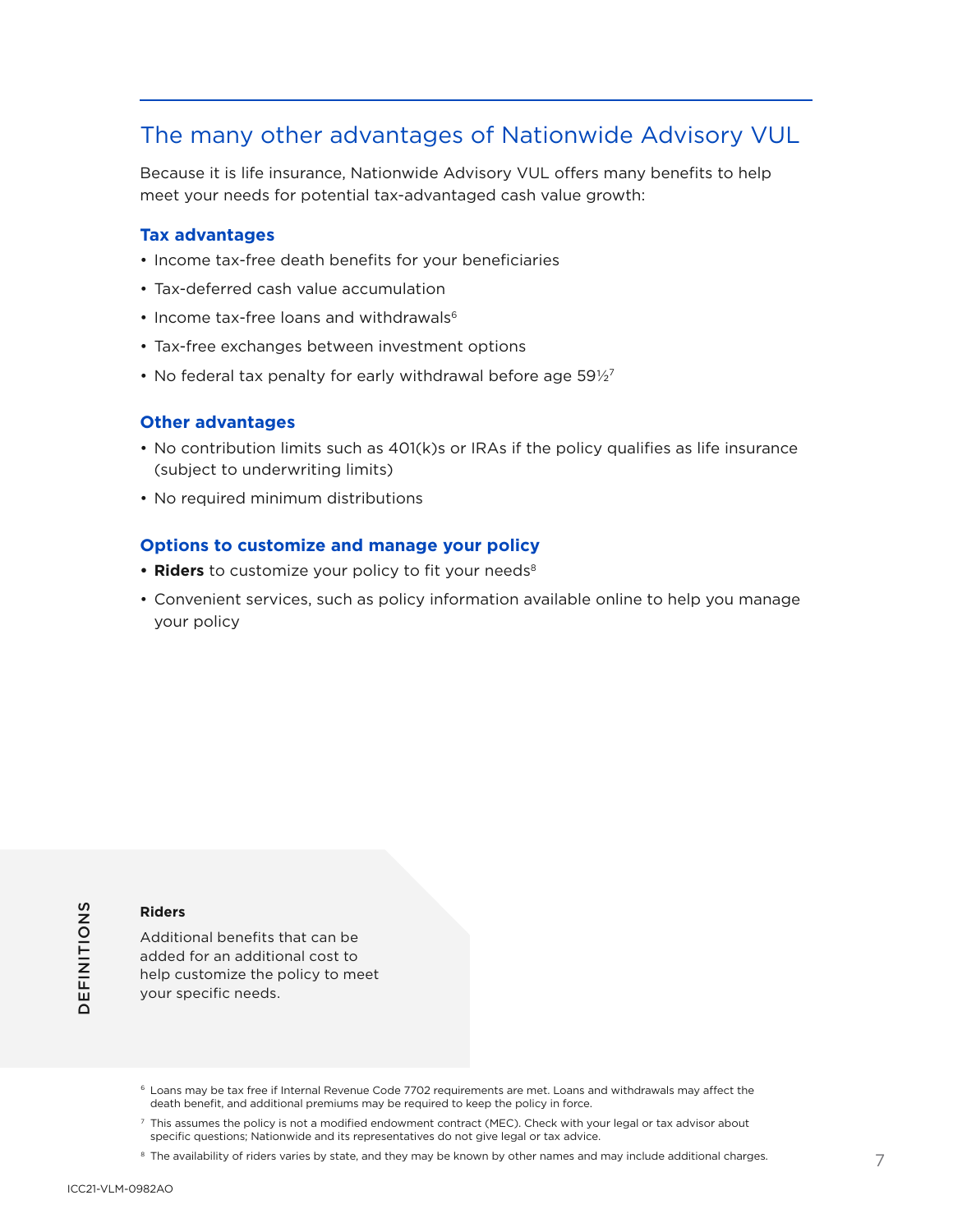#### High-quality, cost-effective investment options

With Nationwide Advisory VUL, you can choose from a wide variety of **variable investment options**, including:

- Low-cost funds<sup>9</sup>
- Actively managed funds
- Indexed interest options that help provide downside protection

#### Some of the brand-name money managers we offer include:



Our dedicated investment analyst team screens and monitors the investment options so you can feel confident in your choices. You can select multiple variable investment options and change them at any time to tailor the policy to your needs. Like any variable investment, performance is not guaranteed.<sup>10</sup>

*The underlying variable investment options are not publicly traded mutual funds and are not available directly for purchase by the general public. They are available only through variable life insurance policies issued by the life insurance company.*

#### **Indexed interest options with guarantees**

We also offer indexed interest strategies<sup>11</sup> that allow for growth potential without your money actually being in the market like the variable investment options. The interest rate applied to the funds in the indexed interest strategies is based on the performance of one or more of the following stock indexes: the S&P 500®, the Nasdaq-100® or the Dow Jones Industrial Average®. Several factors are used to calculate the interest rate to be applied. The cap rate sets an upper limit on the interest rate applied, and the participation rate determines how much of the index performance can be applied. The floor rate is a guaranteed minimum interest rate that protects you from loss, regardless of what happens in the market.

<span id="page-7-2"></span><span id="page-7-1"></span><sup>10</sup> Keep in mind that the use of diversification and asset allocation as part of an overall investment strategy does not guarantee to make a profit or avoid loss in a declining market. Investment options offered in the Nationwide Advisory VUL are subject to change.

<span id="page-7-0"></span><sup>&</sup>lt;sup>9</sup> These funds may be subject to additional subaccount fees.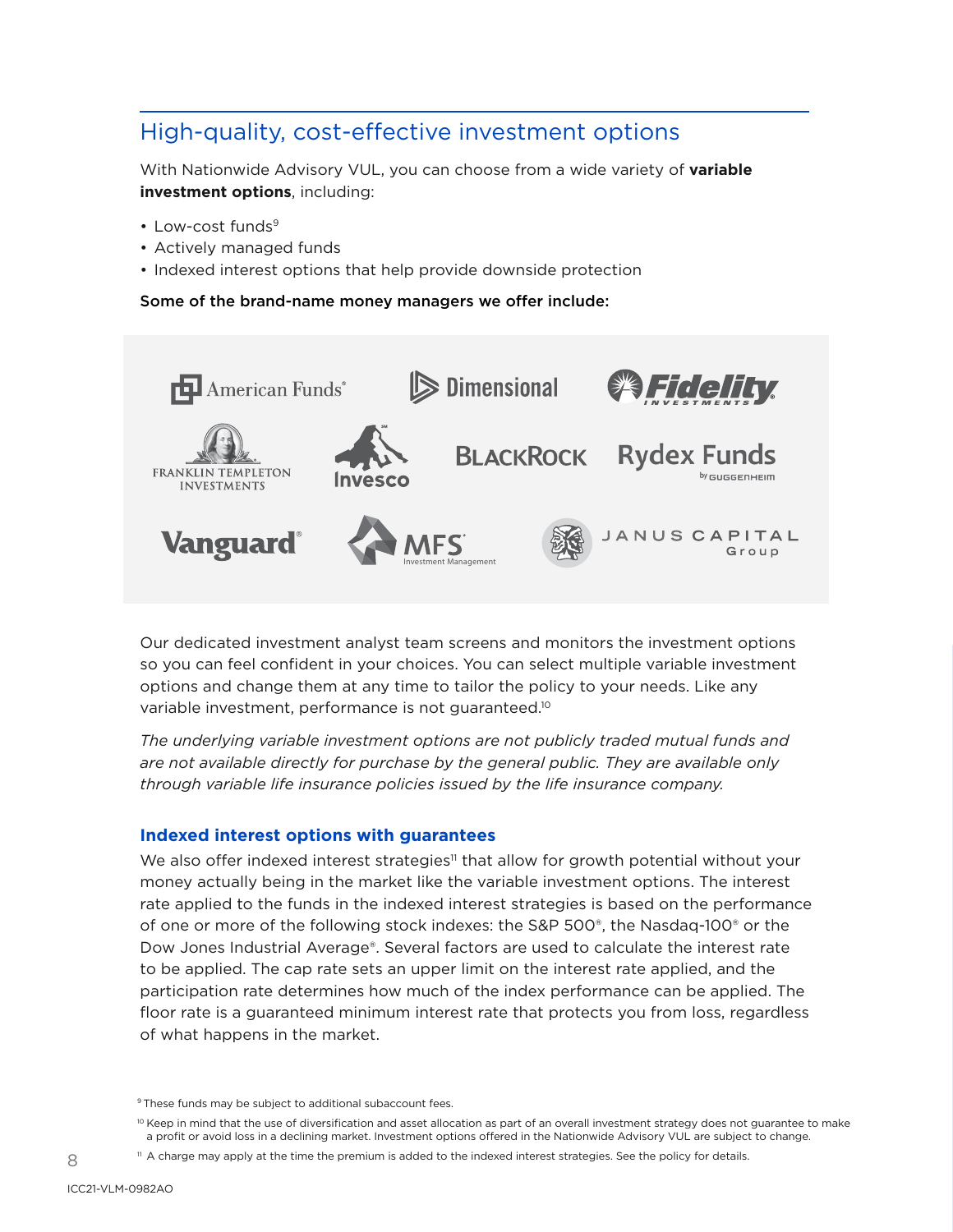## How Nationwide Advisory VUL works

With Nationwide Advisory VUL, a level recurring protection premium is paid in order to keep the desired amount of life insurance protection in force during the protection period. As long as the protection premium is paid, the life insurance protection is guaranteed to continue.

Amounts contributed to Nationwide Advisory VUL above the protection premium can be invested into the various subaccounts or indexed interest strategies and managed by your investment advisor. This gives you the flexibility to decide when and how much to contribute to your Nationwide Advisory VUL policy each year.

#### **Variable investment options**

Solutions and this sinverse that the part of the state of the state of the state of the state of the state of the state of the state of the state of the state of the state of the state of the state of the state of the stat Also called subaccounts. A variety of separate investments are available within the policy. Performance of the variable investment options is not guaranteed. For a complete list of current fund partners, investment options and performance history, please consult your investment advisor.

In addition, monies invested in your Nationwide Advisory VUL subaccounts or indexed interest strategies are completely liquid, meaning you can potentially withdraw the full amount of your account values, with no surrender charges at any time.

**Case study**

Matt works with his investment advisor to select variable investment options within his Nationwide Advisory VUL policy that align with his goals, risk tolerance and fund manager preferences. He selects four variable investment options and decides to invest an equal percentage of his premiums in each. At any time, his investment advisor can change his selection and the percentage of premium invested in each. Every three months, he receives a statement that shows the performance of all the investment options he has selected.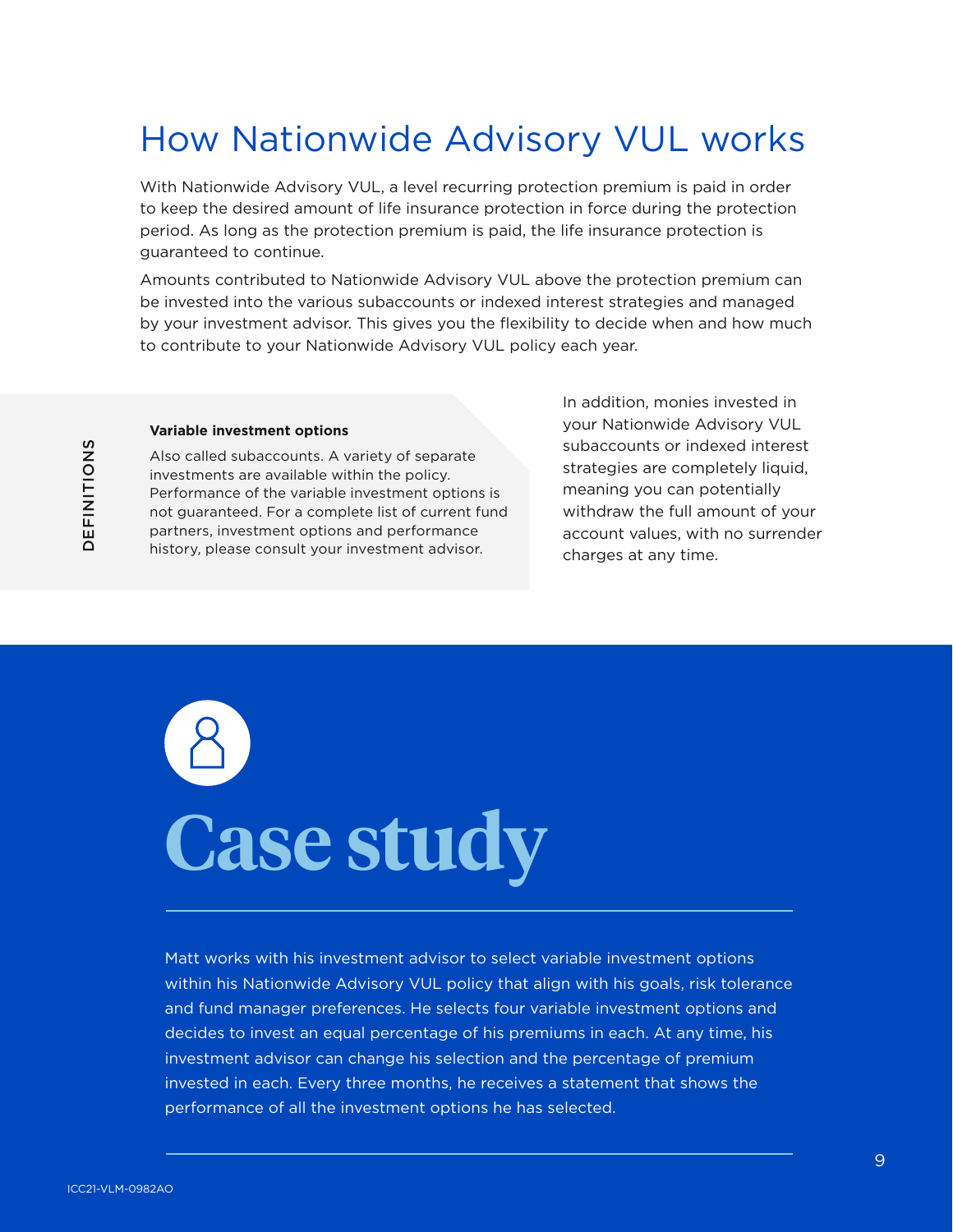

## Flexible protection periods to meet your needs

One thing that makes Nationwide Advisory VUL flexible is the protection period. The protection period is selected by you and provides a level amount of life insurance coverage for the chosen period of time, ranging from 5 to 42 years, depending upon the age of the insured when the policy was issued. Please see the table below.

When the protection period is over, your policy can continue in force; however, if you like, you can reduce the amount of life insurance coverage in order to keep costs down. This flexible policy design provides you with significant life insurance protection during your working years, the potential for greater tax-free income during your retirement years and is an efficient use of premium dollars.

The protection premium is allocated into the fixed account to pay for the guaranteed death benefit. If there is not enough premium in the fixed account, then the costs can be pulled from the cash value inside of the subaccounts. This means you don't necessarily have to make payments during the entire protection period.

As long as there is enough money in the fixed account or subaccounts to cover the cost, the policy will remain in force.

| Initial protection period | <b>Available issue ages</b> |
|---------------------------|-----------------------------|
| To Age 60                 | $18 - 50$                   |
| To Age 65                 | 35-55                       |
| To Age 70                 | $40 - 64$                   |
| 5 Years                   | 65-80                       |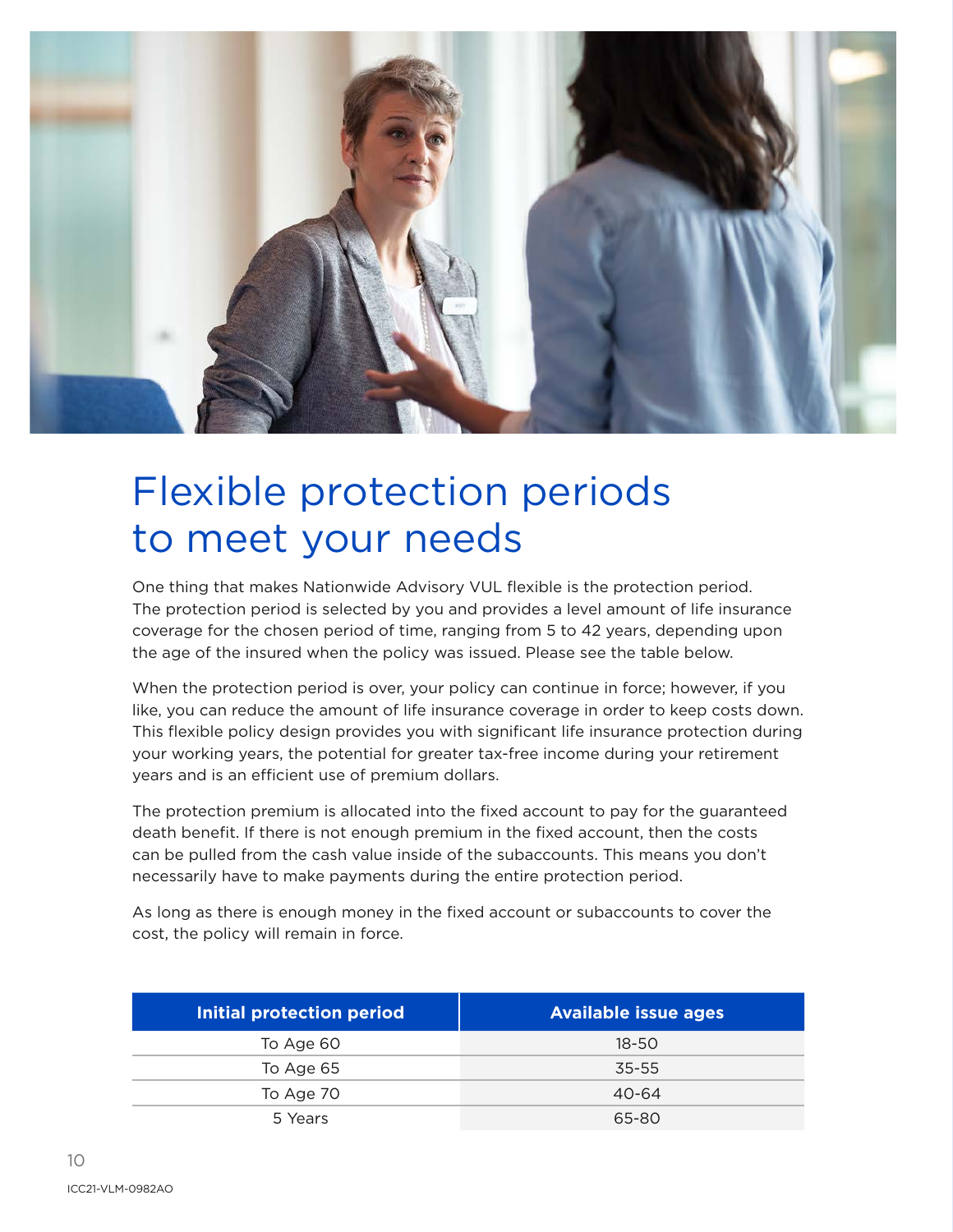# **Case study**

Pete is a 45-year-old male, has a \$1.65 million life insurance protection need and would like to take advantage of potential market growth with mutual funds and stocks.

Pete's financial professional recommends the Nationwide Advisory VUL for his insurance protection while explaining he can pay additional money above the life insurance premium to invest into separate investment accounts. The cash value of these accounts also has the opportunity to grow based on the many tax benefits associated with the policy.

Pete would like to withdraw \$100,000 of after-tax income from age 65 to 100, so he plans for a yearly investment contribution of \$28,000 for 20 years.

Pete's yearly protection premium is guaranteed at just \$2,750.

Pete's additional money is invested in a broad array of variable investment options managed by his investment advisor. In addition:

- As the value of his account grows, it can be exchanged tax free between investment options
- If something happens to Pete, the insurance is paid out income tax free
- The investment portion is 100% liquid
- An investment advisory fee for managing Pete's money is deducted from other investments; he also has the ability to deduct these fees directly from the policy, if he chooses

Over the next 20 years, Pete invests a total of \$560,000, but his investment funds grow to \$1.3 million. Pete withdraws \$100,000 of tax-free income over the next 25 years, which equals a total of \$2.5 million in tax-free distributions. This saves him over \$1 million in taxes, if he were to invest this in a standard brokerage account.

This is a hypothetical example meant to illustrate how Nationwide Advisory VUL works. It is not meant to represent all people in all situations. Actual results may vary. Keep in mind that exact dollar amounts will vary based on several different factors, including how much coverage is selected. This example assumes an 8% gross sub-account performance. Pete could have lost money had the contract performed negatively. It also assumes a 0.35% low-cost sub-account fee, a 15% tax rate during accumulation and a 30% tax rate on distributions. All other current charges are taken to account in this example.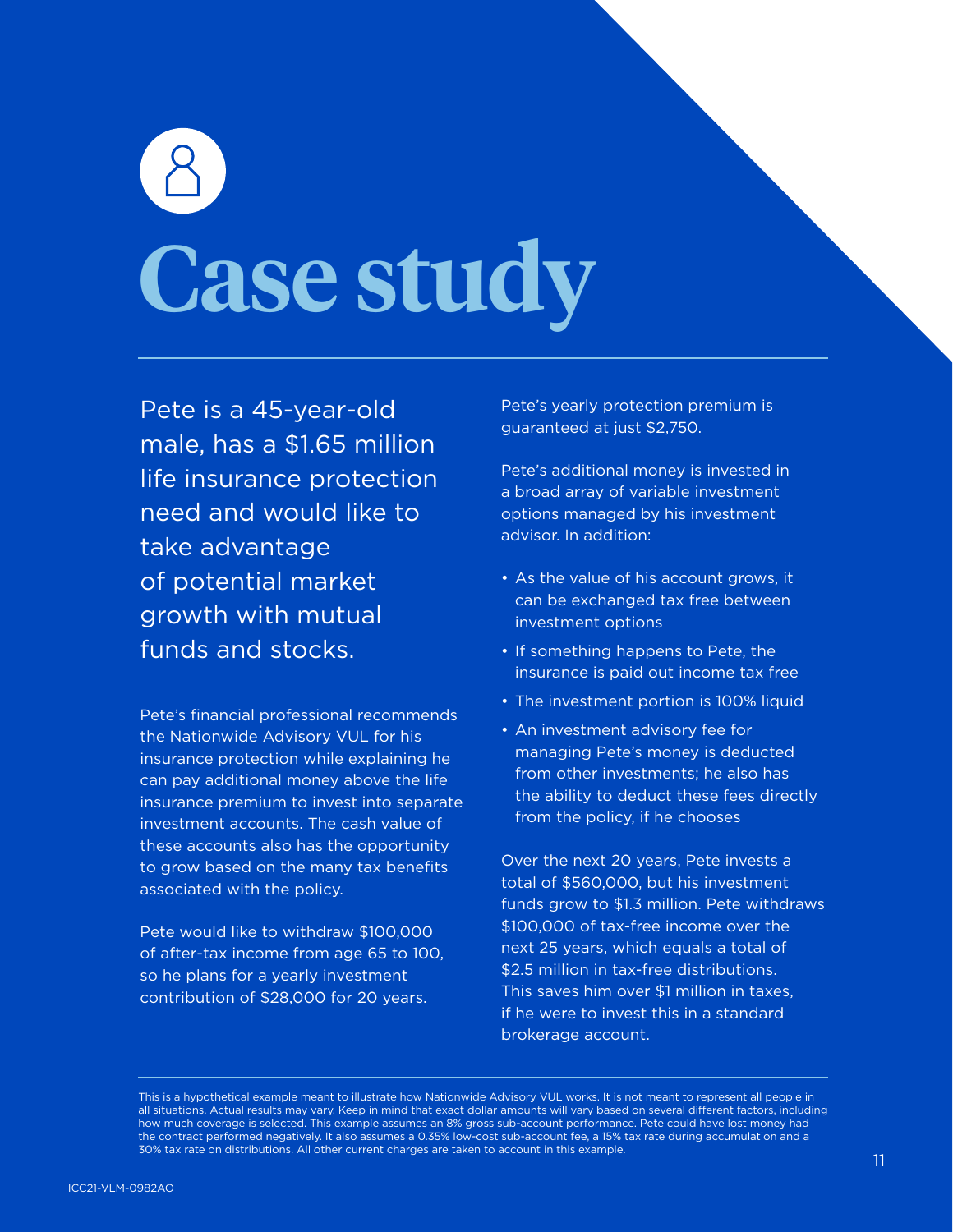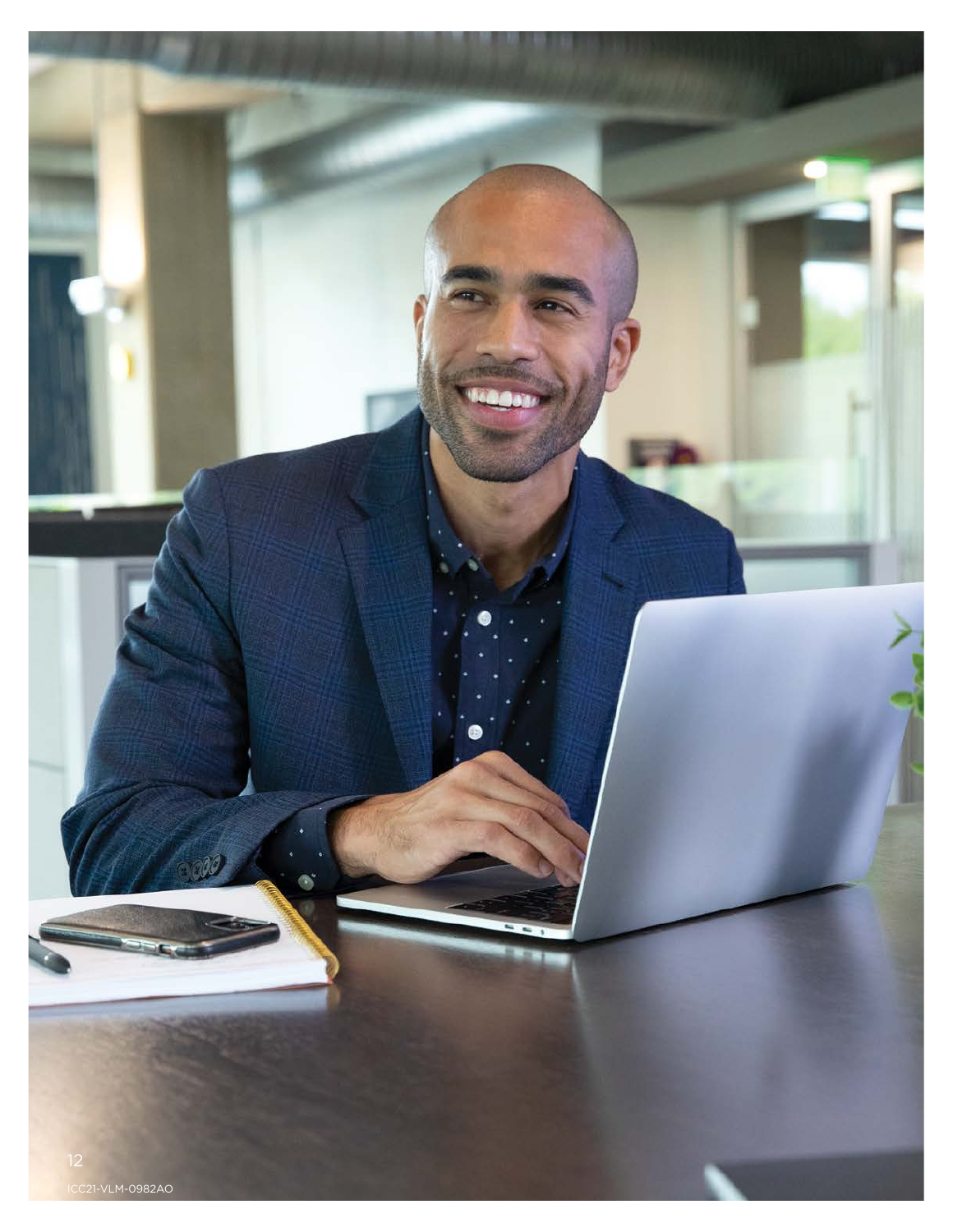#### <span id="page-12-0"></span>Customize with riders $12$

#### **Accelerated Death Benefit for Terminal Illness**

This rider allows you to receive some of the death benefit early in the case of a terminal illness.

#### **Long-Term Care Rider II**

This rider accelerates your death benefit to help pay for long-term care expenses [\(see Page 14 for specific details\).](#page-13-0)

#### **Chronic Illness Benefit**

Allows you to request a portion of your death benefit early if diagnosed with a permanent chronic illness.

#### **Critical Illness Benefit**

Allows you to request a portion of your death benefit early if diagnosed with a critical illness such as a heart attack or cancer.

#### **Overloan Lapse Protection II**

When invoked, this rider creates a reduced paid-up death benefit and locks in the clients tax prefered status. This helps keep heavily loaned policy from lapsing and incurring a taxable event.

<span id="page-12-1"></span><sup>&</sup>lt;sup>12</sup> Riders that customize a policy to fit individual needs usually carry an additional charge. The availability of riders varies by state, and they may be known by other names. Limitations and exclusions apply to our riders, and eligibility requirements must be met to qualify for rider benefits. Please see the contract or product prospectus, or ask your financial professional for details. Keep in mind that, as an acceleration of the death benefit, exercising the Chronic Illness Rider, the Critical Illness Rider or the Terminal Illness Rider payout will reduce both the death benefit and cash value by an amount greater than one dollar for every dollar paid. Make sure life insurance needs will still be met, even if the rider pays out in full. Though riders that customize a policy to fit individual needs usually carry an additional charge, neither the Chronic Illness Rider, the Critical Illness Rider, the Terminal Illness Rider, nor the Overloan Lapse Protection II Rider have an initial cost or upfront monthly charge when included in the policy; however, a cost is incurred if and when the rider is exercised, and policy cash values, death benefits and other policy values are reduced. A life insurance purchase should be based on the life policy and not solely on riders or features. The Chronic Illness, Critical Illness or Terminal Illness Benefit paid will be reduced to pay due and unpaid premium or charges. Additionally, a pro rata portion of the payment will be applied as a policy loan payment if there is any outstanding indebtedness.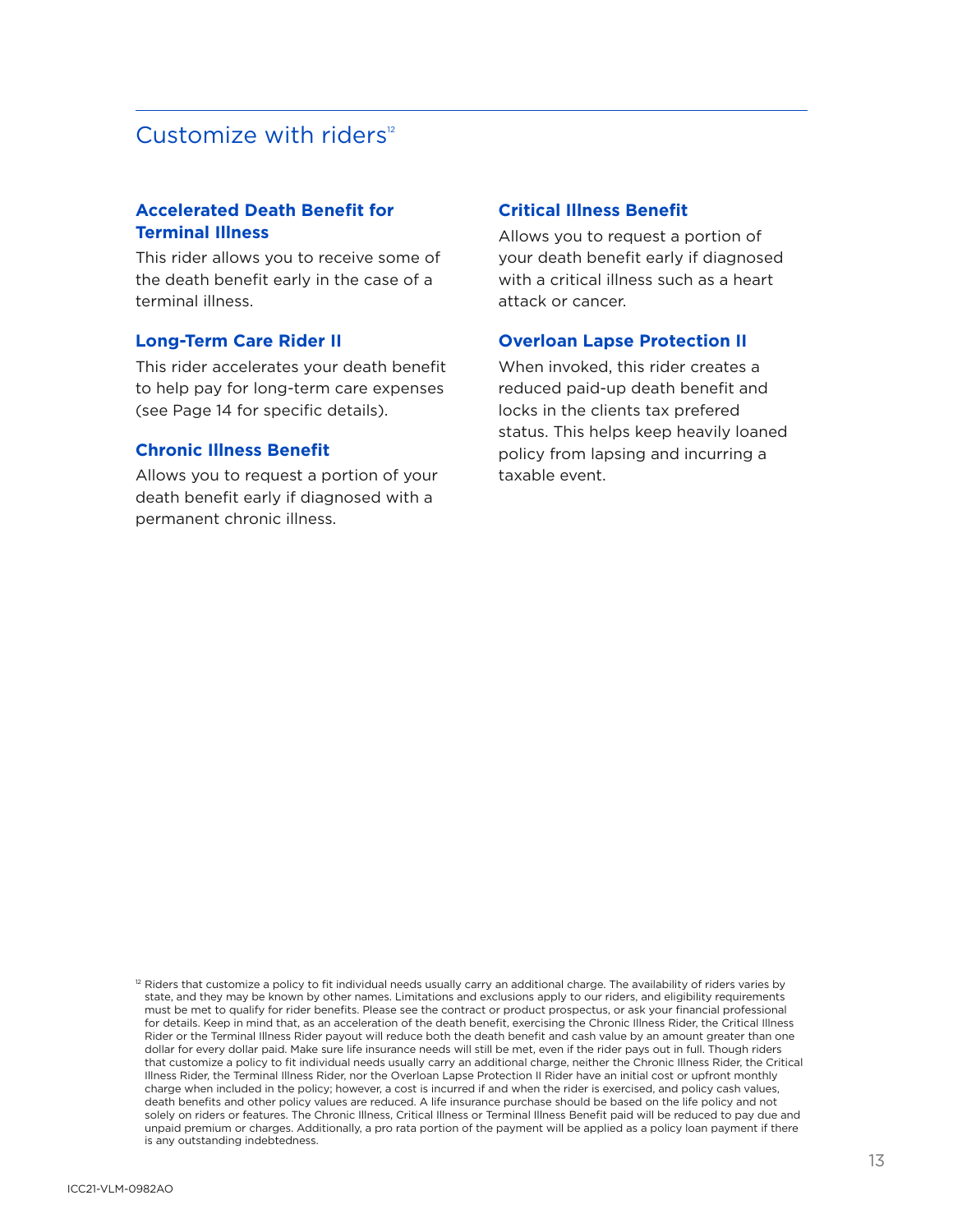## <span id="page-13-0"></span>Long-term care planning resources

#### **Long-Term Care Rider II plus the Nationwide Care Guide Network®**

There's a good chance that you will need some long-term care services in your lifetime, and the Nationwide Long-Term Care (LTC) Rider II can help you plan to reduce the potential impact of related expenses on your family members and finances[.13](#page-13-1)

This rider allows you to access the death benefit of your policy to cover long-term care expenses if you become chronically ill or cognitively impaired. Because this rider is a cash indemnity benefit, it gives you the flexibility to use the money as you see fit. That means you may use your benefit to pay for licensed professionals or pay less expensive informal caregivers or family members to provide your care. Whatever your unique needs, you can choose a type of care that is familiar and comfortable for you.

#### **Once your claim is approved, our Nationwide LTC Rider II gives you the opportunity to:**

- Receive care at home in a familiar setting with those you know, including care from your immediate family members
- Choose licensed, facility or customized care choices such as adult care for the elderly
- Use your monthly cash benefit without policy restrictions and without the need to submit monthly bills or receipts once the claim is established (bills and receipts are required to establish a claim)
- Have 100% of your monthly cash benefit available
- Help protect assets and income sources from depletion
- Receive care outside of the U.S. and still access 100% of your available monthly  $long-term$  care benefit $14$
- Pass on a legacy to your beneficiaries if you don't need the funds for longterm care

The Nationwide Care Guide Network is a long-term care resource referral service for policyowners who have purchased the Nationwide LTC Rider II and their immediate family members — for things such as household services, home care or relocation services. The Nationwide Care Guide Network offers provider referrals in your geographic area based on your needs.<sup>15</sup>

14

<span id="page-13-1"></span><sup>&</sup>lt;sup>13</sup> If the Long-Term Care Rider II is selected, the Chronic Illness Rider is not available.

<span id="page-13-2"></span><sup>14</sup> The insured is not required to return to the United States for certification if they are receiving qualified long-term care services outside of the United States, its territories or possessions. However, the licensed health care practitioner providing the certification must be licensed to practice in the United States, its territories or possessions, and operating within the scope of his or her license.

<sup>&</sup>lt;sup>15</sup> The company that currently provides professional consultation services through the Nationwide Care Guide Network is a member of the Aging Life Care Association. This service provider is not affiliated with Nationwide Life and Annuity Insurance Company or its subsidiaries. The service provider and the Nationwide Care Guide Network may be changed or discontinued at any time.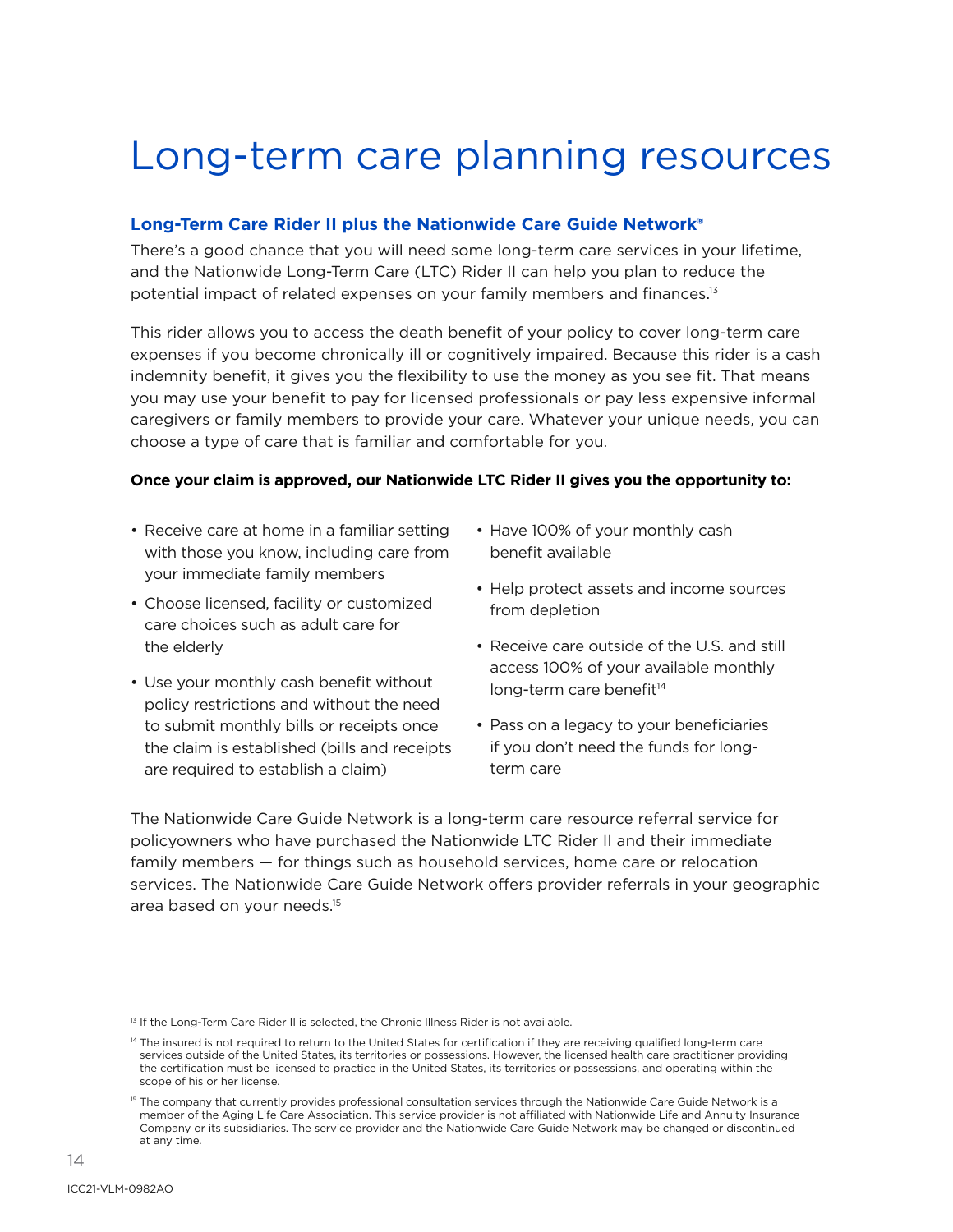## <span id="page-14-0"></span>Nationwide Advisory VUL details

#### **Your Investment Professional is in charge**

In addition to the support you will receive from your investment advisor, we know it still may be important for you to be in control of your finances, so we offer a comprehensive set of services to help at no additional charge. These resources can help you access and understand information about your Nationwide Advisory VUL policy throughout the life of the contract.



Automate your policy to work on your behalf



Keep an eye on your performance

**GET THE MOST OUT OF YOUR PREMIUMS**

#### **Dollar cost averaging**

Dollar cost averaging (DCA) is a strategy of purchasing investments in fixed dollar amounts at scheduled intervals, rather than all at once, with the goal of lowering the average cost per share over time.16

#### **Asset rebalancing**

This tool automatically reallocates the cash value in your selected variable investment options to match the investment mix you originally selected. For example, if you originally invested 50% in option A and 50% in option B, over time, the balance may change if the options grow at a different rate. Rebalancing simply restores the assets in these two options to 50% in each.<sup>17</sup>

#### **Directed monthly deduction**

This option allows monthly cost of insurance charges to be deducted from any of the subaccount underlying mutual funds instead of all investment options to help maximize the opportunity for growth potential.

<sup>16</sup> Only transfers from the policy's money market accounts are available with dollar cost averaging.

<span id="page-14-1"></span> $17$  Dollar cost averaging and asset rebalancing do not guarantee to make a profit or avoid loss in a declining market.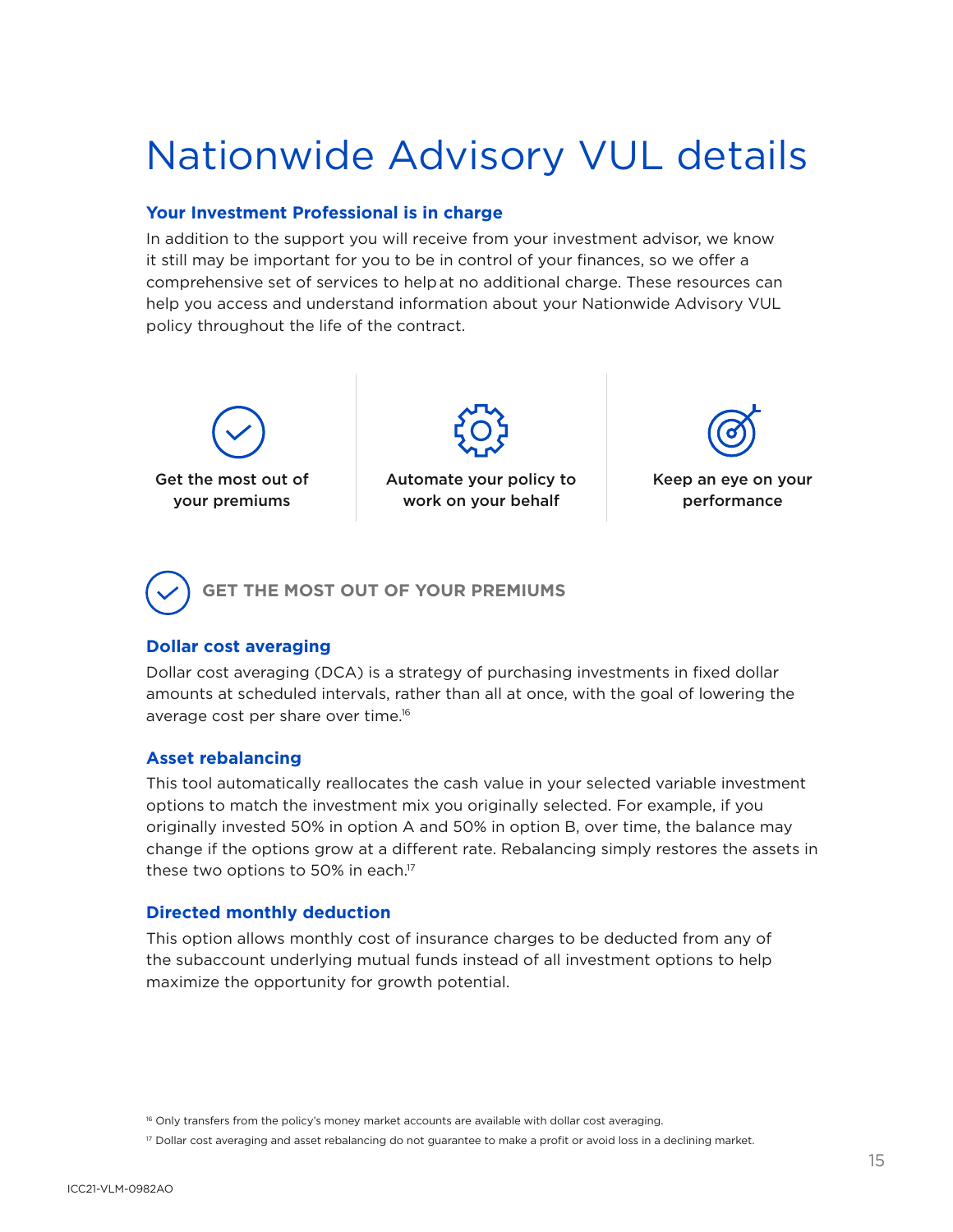

#### **Automated Income Monitor**

If you plan to tap your policy for income, this service makes it easy to set up an income stream by selecting the dollar amount to take from your policy or how long you want the income to last, then how often to send it to you (monthly, quarterly, etc.).<sup>18</sup> Keep in mind, taking cash value out of your policy will reduce its cash value and may increase the chance it will lapse. If you do plan to rely heavily on your policy for income, you may want to consider using our Overloan Lapse Protection II Rider to help keep your policy from lapsing.<sup>19</sup>

#### **Premium monitoring**

In your policy's annual statement, we will keep you informed about if your guaranteed death benefit is still on track, and if it isn't, what you'll need to do to catch up.



**KEEP AN EYE ON PERFORMANCE**

#### **Rate of return**

With Nationwide, you will have convenient online access to the rate of return (ROR) on each variable investment option you select in your policy, as well as an aggregate ROR that includes your investments. The information is updated with every financial transaction.

#### **Annual and quarterly statements**

You will receive an annual statement containing key policy information and the status of your guarantee. Every three months, we'll send you a statement of all financial activity in your policy — also available online — to help you manage your policy more closely.

#### **In-force illustrations**

When you purchase your policy, you will receive an illustration that gives you a view of how your policy could perform. After the first year, and even for years into the future, your financial professional can generate updated illustrations.

16

<span id="page-15-0"></span><sup>18</sup> With Automated Income Monitor, selecting the dollar amount of withdrawals will influence their duration (how long they last). Likewise, selecting a duration will influence the amount of the withdrawal. Either way, we will provide you the details and send you an annual update to keep you informed.

<span id="page-15-1"></span><sup>19</sup> The Overloan Lapse Protection II Rider can be invoked if the Net Surrender Value is substantially depleted by loans. Using the rider depends on your age and other conditions, and once invoked, it stops withdrawals and loans to help keep your policy from lapsing. There is a charge for this rider, but it isn't charged until you invoke it. Consult a tax advisor about the tax risks associated with invoking this rider, as its tax consequences have not been ruled on by the IRS or the courts.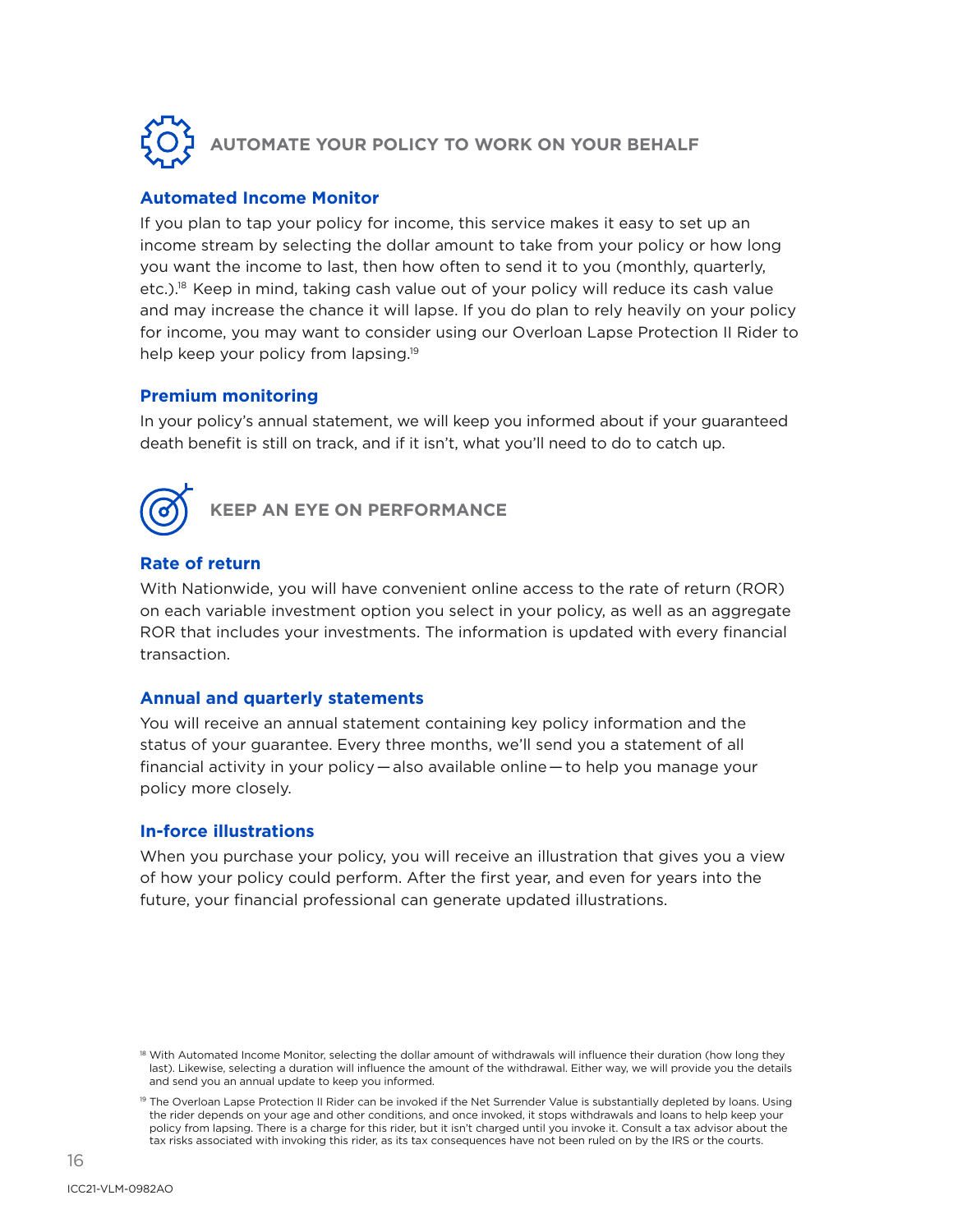#### Other things to keep in mind

Variable universal life insurance has fees and charges associated with it that include:

- Protection premium: During the protection period, the cost of the life insurance protection, and any elected riders, is completely included in this guaranteed level premium.
- State premium tax: The excess premium paid above the protection premium may be assessed a state premium tax; the premium tax is based on the owner's resident state.
- Subaccount fees: Funds allocated into subaccounts may be assessed a subaccount fee that includes a percent of subaccount value charge and/or a low cost subaccount fee.
- Index strategy charge: This charge may apply to the dollar amount allocated into the indexed interest strategies.
- Maintenance charge: After the protection period is over, a charge will be deducted from the investment dollars to pay for the remaining life insurance coverage and will consist of a cost of insurance charge, a per-1000 charge and a rider charge, if applicable.

Your premiums help cover these costs and are based on your individual characteristics, needs and goals. You decide how often you want to pay — annually, semiannually, quarterly or monthly — and we bill you for the premium amount needed.<sup>[20](#page-16-0)</sup>

#### **How does the guarantee work during the Protection Period?**

As long as the total premiums you pay (minus any policy loans, unpaid loan interest charged and partial withdrawals) are greater than the total minimum monthly premiums on a **policy monthiversary**, the policy will not **lapse** during the protection period you selected. See your illustration for the amount required to satisfy the test. This guarantee holds true even if the cash surrender value declines to \$0 or less or your policy's investment experience is unfavorable. With this guarantee in place, you can be confident your policy will remain in force during the protection period so you will be able to use it and its tax advantages,  and your beneficiaries will receive the death benefit if you were to pass away during this period. We will inform you if your policy is at risk of lapsing, and if so, what's needed to keep it in force. Keep in mind, this policy has no surrender charges and no sales load.[21](#page-16-1)

#### **Premium**

The amount you pay to the insurance company on a periodic basis (usually monthly, quarterly or annually).

#### **Policy monthiversary**

The day of the month your policy was issued. If your policy was issued on April 5, then the 5th of every month is your policy monthiversary.

#### **Lapse**

A lack of coverage when the cash surrender value is not sufficient to pay policy charges. The coverage can be reinstated under certain conditions.

<span id="page-16-0"></span><sup>20</sup> Refer to the product prospectus for specific costs that apply to this policy.

<span id="page-16-1"></span><sup>21</sup> There is no sales charge or commission charged to the client when making contributions to the product. There is a pass-through of state premium tax for funds contributed above the protection premium.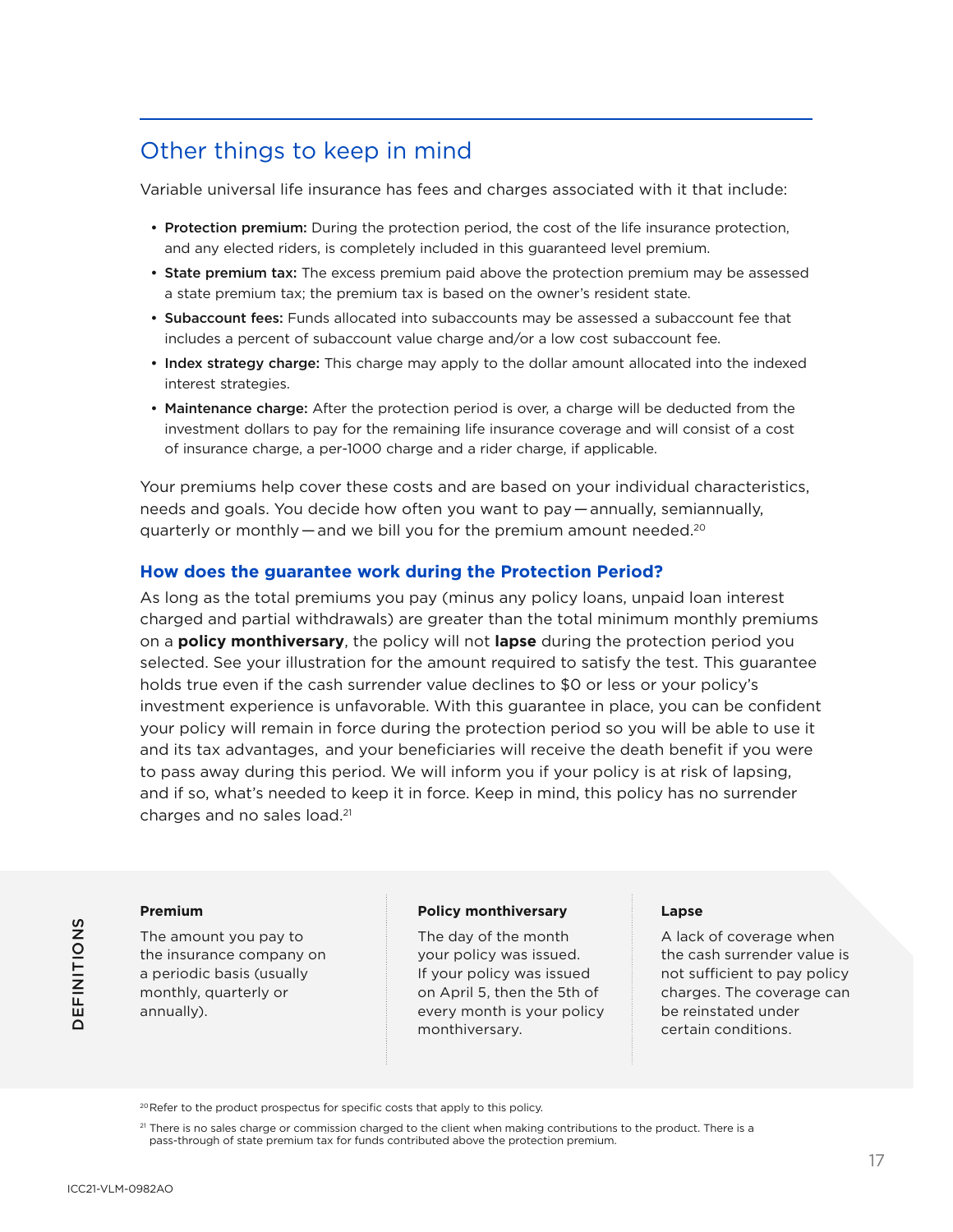## <span id="page-17-0"></span>Why Nationwide?

We're a strong and stable company with nearly 100 years of heritage, and we're focused on helping clients prepare for and live in retirement. With our long-term approach to investing and our highly diversified business portfolio, we're committed to being there for our members, partners and communities, both now and in the future.

When considering where to purchase your insurance policy to protect your financial future, it's important to align with a company that is strong, stable and established. Nationwide has excellent financial ratings and has a member focus that puts customers first.



These ratings and rankings reflect rating agency assessment of the financial strength and claims-paying ability of Nationwide Life Insurance Company and Nationwide Life and Annuity Insurance Company. They are not intended to reflect the investment experience or financial strength of any variable account, which is subject to market risk. Because the dates are updated only when there's a change in the rating, the dates above reflect the most recent ratings we have received. They are subject to change at any time.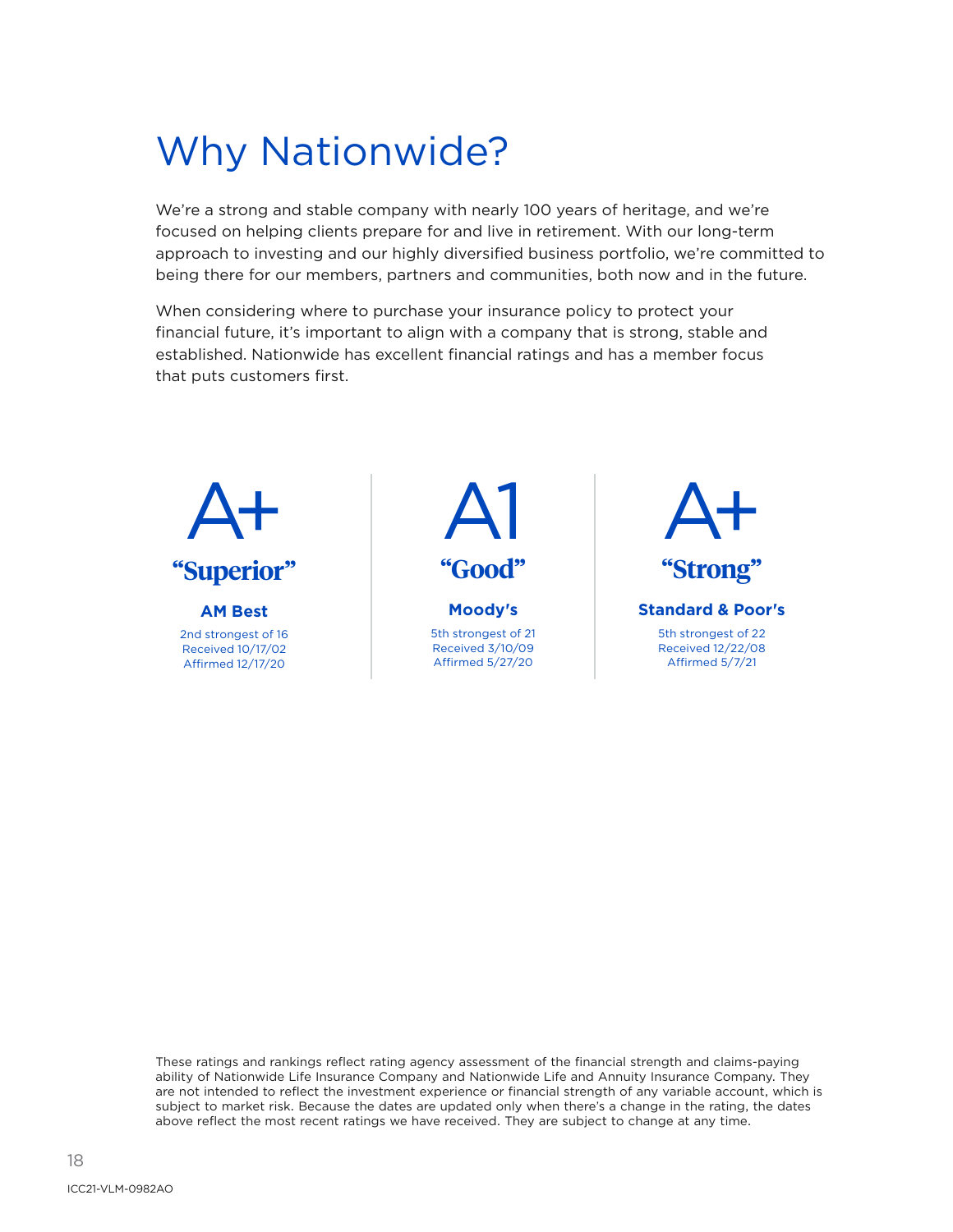## <span id="page-18-0"></span>About Nationwide

Nationwide is committed to helping America prepare for and live in retirement. We work in partnership with financial professionals to deliver innovative solutions that help clients like you simplify your retirement challenges. Our mission is to provide continuous support as you seek to reach your goals through every phase of your financial lifecycle.

#### Addressing every phase of the Client Financial Lifecycle





# **Your next steps**

Talk to your financial professional today to see how Nationwide Advisory VUL can help you plan for your financial future with confidence.